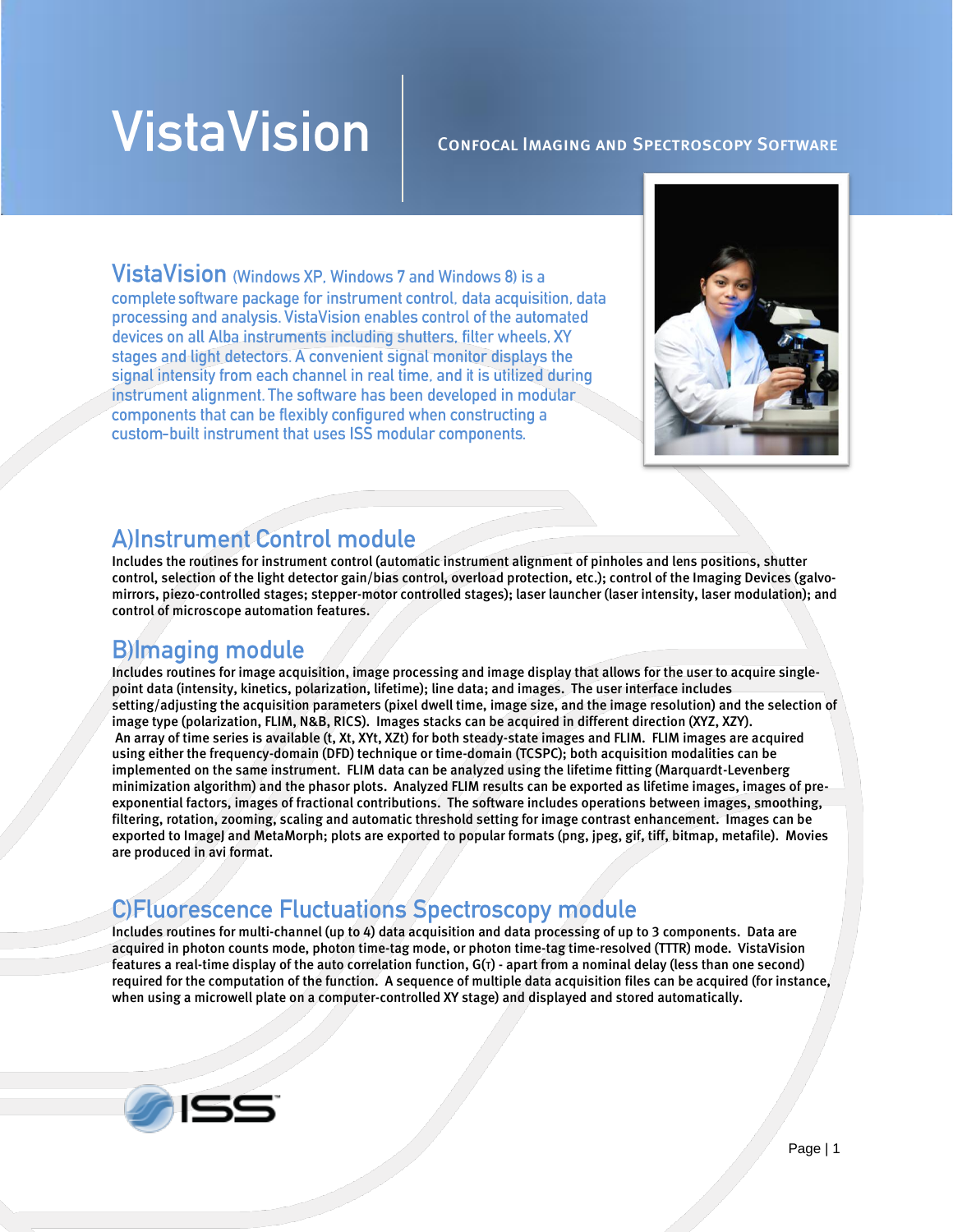## **Instrument Control Module**



VistaVision uses a flexible hierarchical configuration system that allows the user to select the proper hardware<br>components and to conveniently set parameters for the selected components.

| <b>Data Acquisition Cards</b>   | ISS FCS card (for FFS data acquisition)<br>٠<br>ISS 3-Axis DAC card (for controlling imaging devices)<br>٠<br>ISS FastFLIM card (for digital frequency-domain FLIM and FFS)<br>NI 6052E, ISS A2D200K card for analog frequency-domain FLIM<br>B&H SPC-830, SPC-150 cards (for TCSPC FLIM and FFS) |
|---------------------------------|---------------------------------------------------------------------------------------------------------------------------------------------------------------------------------------------------------------------------------------------------------------------------------------------------|
| <b>Scanning Mirrors Modules</b> | ISS scanning mirrors module<br><b>Cambridge Technology Models</b>                                                                                                                                                                                                                                 |
| <b>Piezo-controlled Stages</b>  | ISS XYZ piezo-controlled stage<br>$\bullet$<br><b>MadCity Models Nanoposition</b><br>PI Models PiezoNano<br><b>Nanomotion, Model SC-AT</b>                                                                                                                                                        |
| Automated microscopes           | Nikon Models TE2000-E, Ti-E<br>$\bullet$                                                                                                                                                                                                                                                          |
| Microscope stages               | ASI Model 2000<br><b>Prior Scientific Model H117P2IX</b>                                                                                                                                                                                                                                          |
| <b>Laser Launchers</b>          | <b>ISS Laser Launchers Series</b><br>Intensity control unit for Ti:Sapphire laser                                                                                                                                                                                                                 |
| Two-detector unit               | Detector unit including two shutters, two filter wheels and one dichroic<br>$\bullet$<br>wheel used for LSM upgrade packages (Olympus, Leica, Nikon, Zeiss)                                                                                                                                       |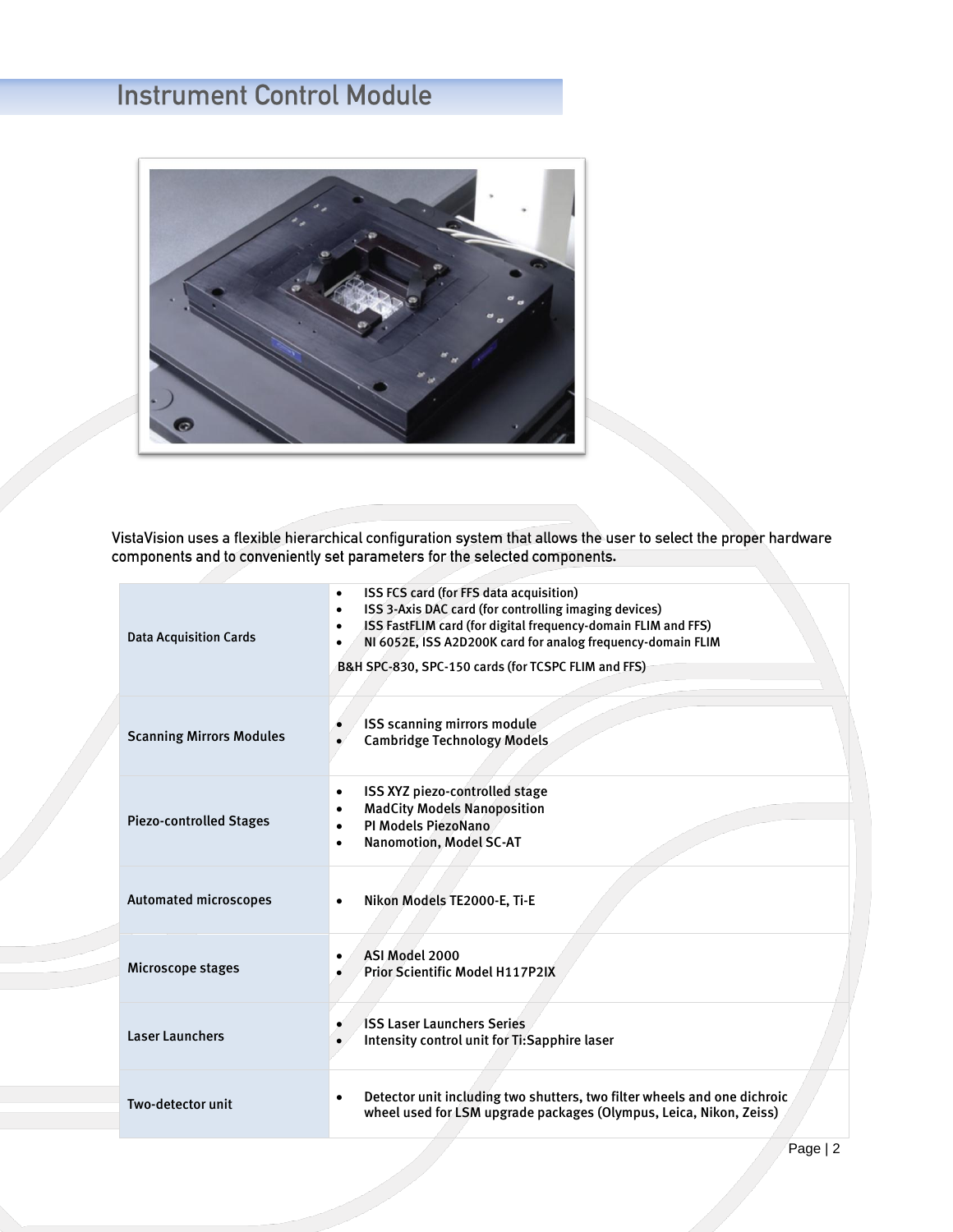## **Imaging Module**





Cell expressed with Cerulean. Excitation wavelength was 488 nm from a pulsed laser diode. The phasor plot collects the pixels of the image; a decay time of 4 ns is measured.

#### **Data Acquisition**

| Single point measurements                                                | Intensity<br>Polarization<br><b>Kinetics</b><br>$\bullet$<br>Lifetime                                                                                                                             |  |
|--------------------------------------------------------------------------|---------------------------------------------------------------------------------------------------------------------------------------------------------------------------------------------------|--|
| Line measurements                                                        | Line acquisition<br><b>Profile acquisition</b>                                                                                                                                                    |  |
| Steady-state images<br>(single plane and z-stack)                        | Polarization<br>Ratiometric<br><b>Kinetics</b><br>Time-lapse recording                                                                                                                            |  |
| FLIM images (digital frequency-<br>domain)<br>(single plane and z-stack) | Acquired in digital frequency-domain (DFD). The routine acquires<br>simultaneously a FLIM image and a steady-state image.                                                                         |  |
| <b>FLIM images time-domain</b><br>(single plane and z-stack)             | Acquired in time-correlated single photon counting (TCSPC)                                                                                                                                        |  |
| <b>Raster Image Correlation</b><br>Spectroscopy (RICS)                   | Acquires an image with a dwell time suitable for the molecular dynamics to be<br>resolved. The technique for measuring molecular dynamics and concentrations from<br>fluorescence confocal images |  |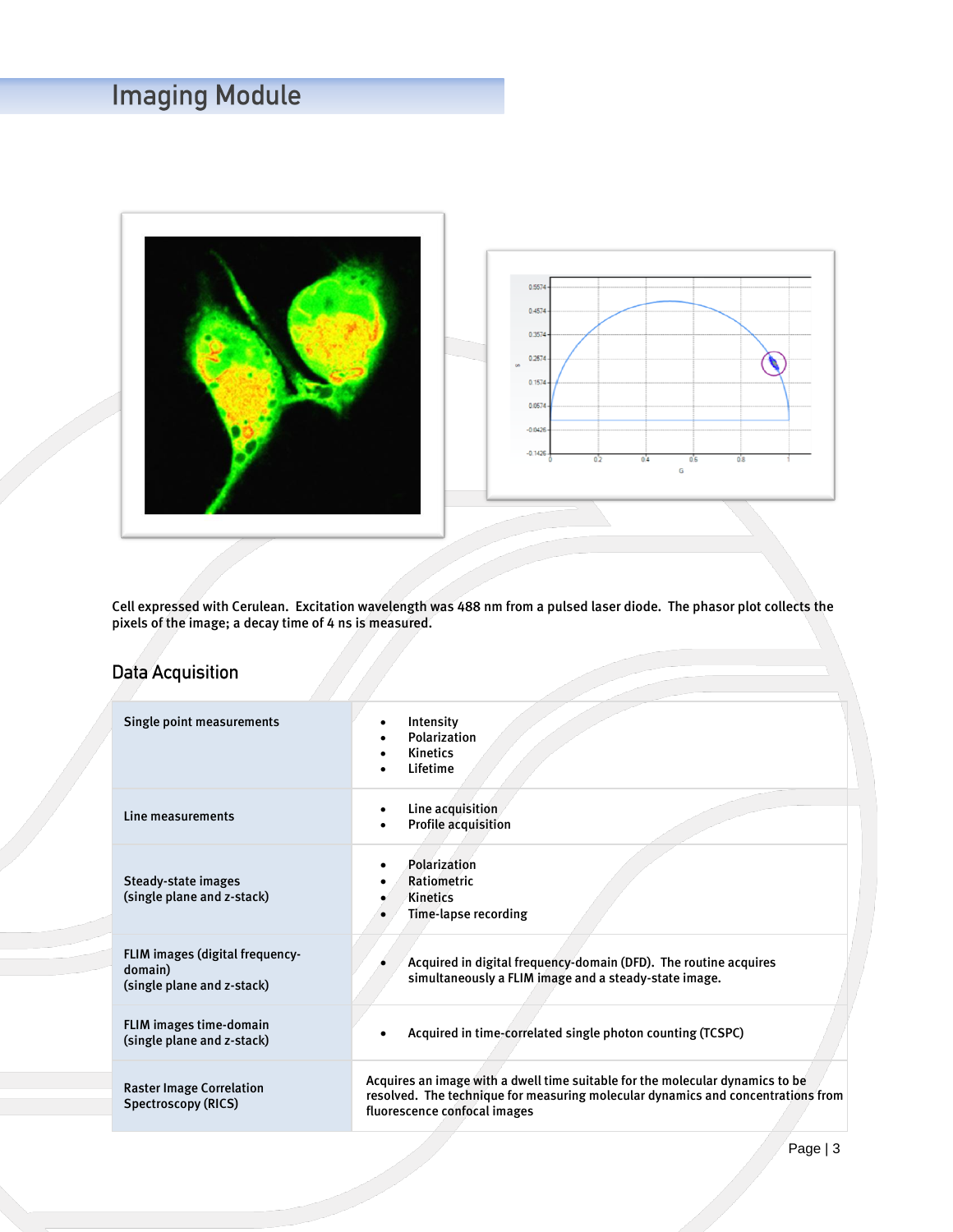| <b>Scanning FC (requires FFS module)</b> | The laser beam rotates on a circle with diameter 100-200 nm (user determined) and<br>FFS data are acquired at set angles. At each angle an FCS curve is reconstructed. |
|------------------------------------------|------------------------------------------------------------------------------------------------------------------------------------------------------------------------|
| Number and Brightness (N&B)              | Acquires an image with a dwell time suitable for the acquisition of local fluctuations.<br>The measurement provides the presence of clusters and monomers/dimers.      |

## **Image Acquisition (Raster Scan)**

| Min dwell time     | $4 \mu s$                                                                                                                 |
|--------------------|---------------------------------------------------------------------------------------------------------------------------|
| Pixel number       | User selectable from 2 to 4096 (for steady-state images)<br>User selectable from 2 to 2048 (for FLIM images)<br>$\bullet$ |
| Max line frequency | 12 KHz (on 20 points)<br>$\bullet$                                                                                        |
| Min line frequency | $0.01$ Hz                                                                                                                 |
| Max frame rate     | 512x512: 1 second<br>$\bullet$                                                                                            |
| Beam park          | The beam can be parked at any position for the acquisition of FFS data<br>٠                                               |
| Scan modes         | For kinetics studies: t, Xt, XYt, XZt, XYZt, XZt<br>For optical sectioning: XZ, XYZ                                       |

## **Image Processing and Analysis**

| <b>Operations on images</b> | <b>Scaling</b><br>Arithmetic<br>Smoothing<br>Zooming<br><b>Rotation</b>                   |
|-----------------------------|-------------------------------------------------------------------------------------------|
| <b>FLIM processing</b>      | Lifetime fitting (Marquardt-Levenberg minimization algorithm)<br><b>Phasor plots</b><br>٠ |
| FLIM display                | Lifetime image<br>Fractional contributions image<br>Pre-exponential factors image         |
| Image export format         | <b>Export to ImageJ, MetaMorph</b>                                                        |
| Plots export format         | Gif, tiff, jpeg, png, bitmap, metafile<br>٠                                               |
| Movies export format        | avi                                                                                       |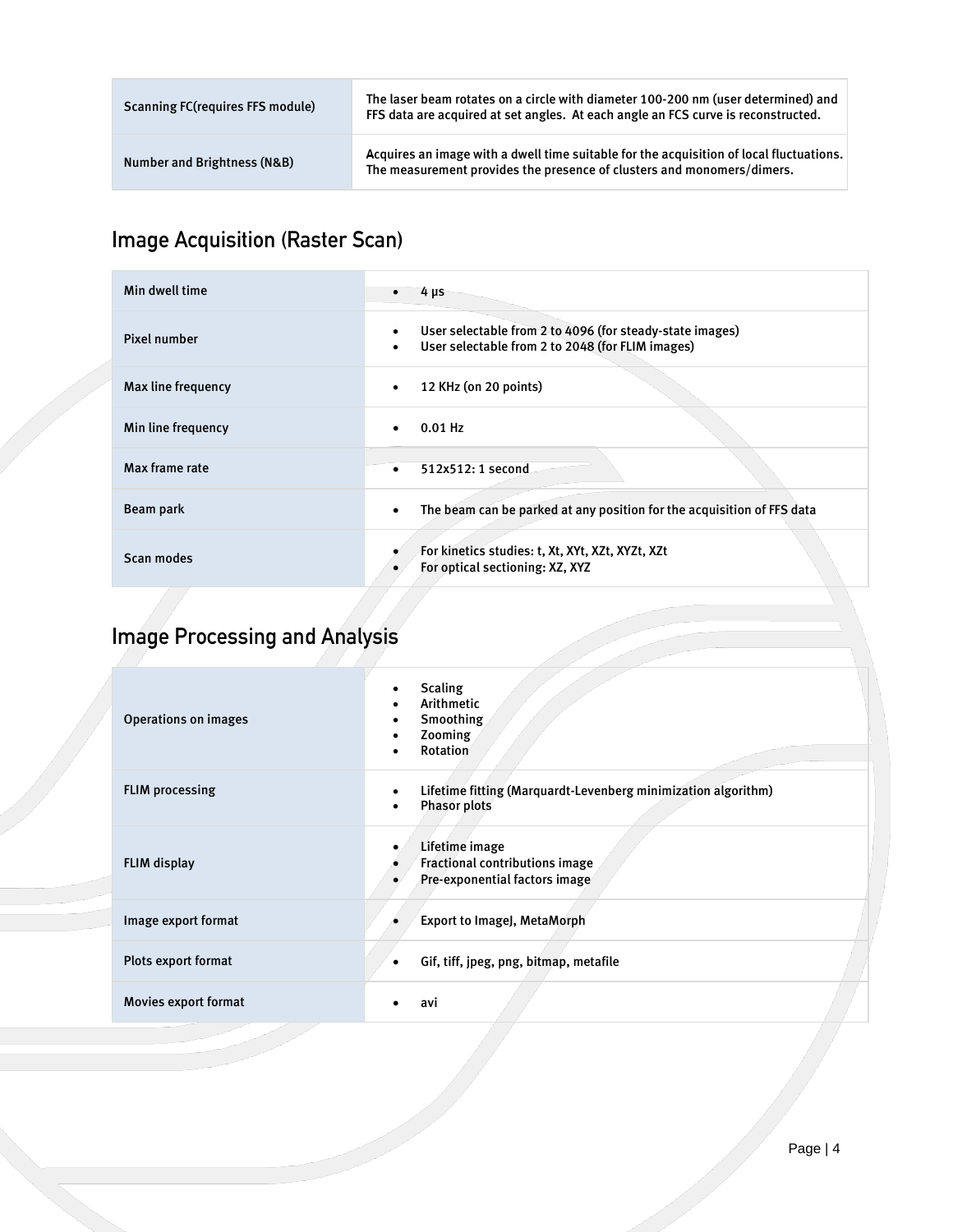#### Data Files Formats for Imaging Module

Data files are stored in several formats:

- VistaVision acquires and stores raw data files, which can be opened at a later time and analyzed for FLIM, RICS and N&B.
- The header includes the relevant information about the acquisition.

• The Time Tagged Time Resolved (TTTR) format is available when FFS data are to be provided along with lifetime data (FLIM).

| <b>Extension</b> | Format                  | Description/application                                                                                                                                                                               |
|------------------|-------------------------|-------------------------------------------------------------------------------------------------------------------------------------------------------------------------------------------------------|
| ifi              | binary, 32-bit floating | Confocal images (steady-state)<br>[File header includes: image size, pixel time, intensity, etc.]                                                                                                     |
| ifli             | binary, 32-bit floating | DFD (FastFLIM)<br>AFD (analog FD)<br>[Includes: DC, phasor, G, S. The file header includes the image size,<br>pixel time, etc The file is already corrected with<br>reference.]                       |
| fbd              | binary, 16-bit          | <b>DFD (FastFLIM)</b><br>raw data (FIFO data); no correction applied to the data<br>[This file is saved simultaneously to the .ifli-format file. No<br>header, image size, pixel time are not stored] |
| fbs              | text                    | <b>Experiment Info Header for the fbd-format</b><br>[file header includes: image size, dwell time, padding info]                                                                                      |
| tif              | TIFF tagged images      | Confocal images (steady-state)                                                                                                                                                                        |
| bin              | binary, 16-bit          | LFD image file or FCS in time-mode<br>Confocal images (steady-state)<br><b>RICS</b>                                                                                                                   |
| int              | Binary, 32-bit floating | LFD image file                                                                                                                                                                                        |
| ref              | binary                  | LFD ref file, used for DFD (FastFLIM), 256 x256 pixels already<br>corrected with reference file                                                                                                       |
| <b>SPC</b>       | binary, 32-bit          | B&H raw data (FIFO Data), used with TCSPC<br>TTTR, time tagged time resolved                                                                                                                          |
| set              | text                    | B&H, used as Header for the spc-format<br>[file header includes: image size, dwell time, padding info]                                                                                                |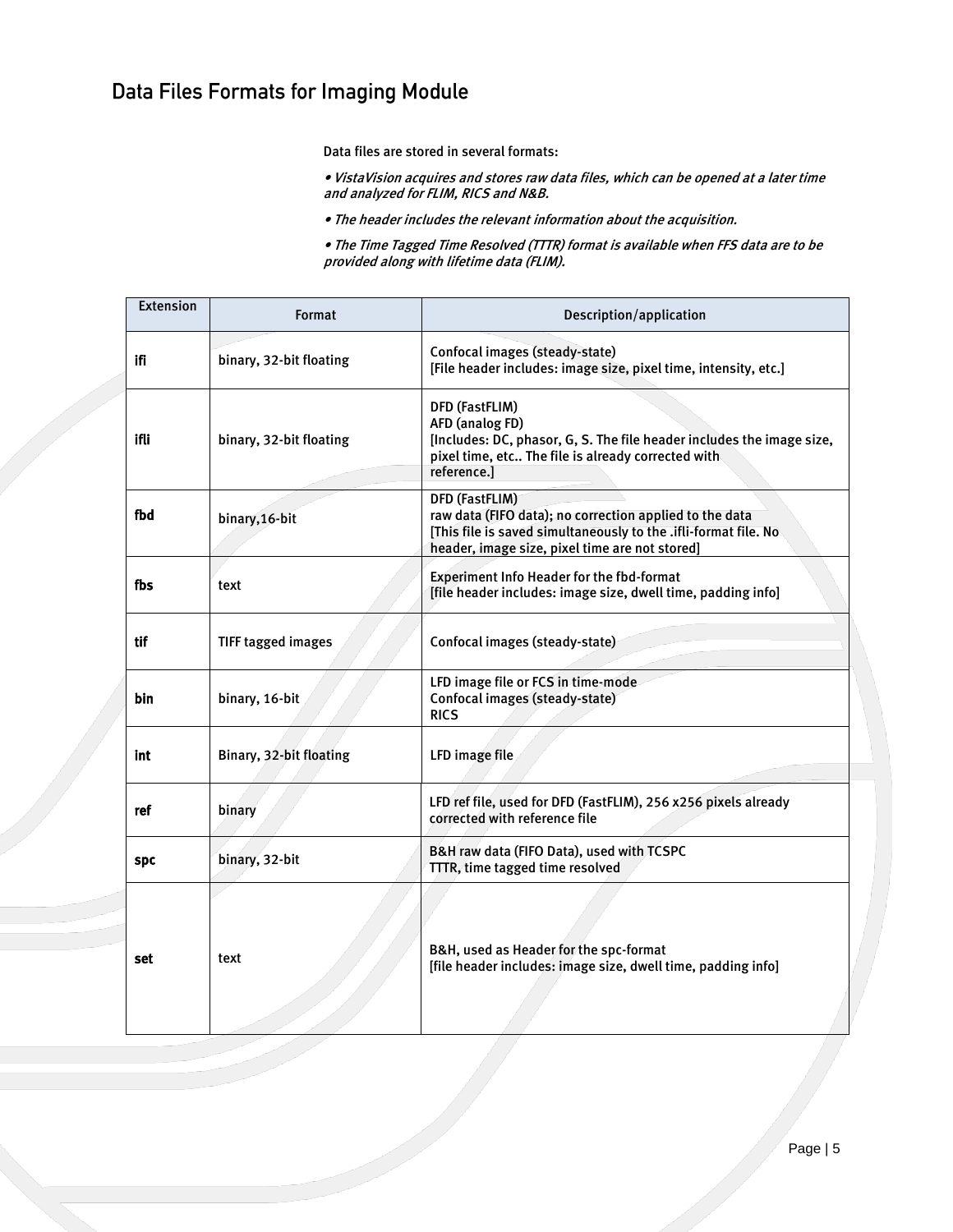## **Fluorescence Fluctuations Spectroscopy Module**





Autocorrelation curves (top) and photon counting histogram (bottom) for a solution of Rhodamine110 at three different concentrations, 2.6 nM, 6.4 nM and 32 nM.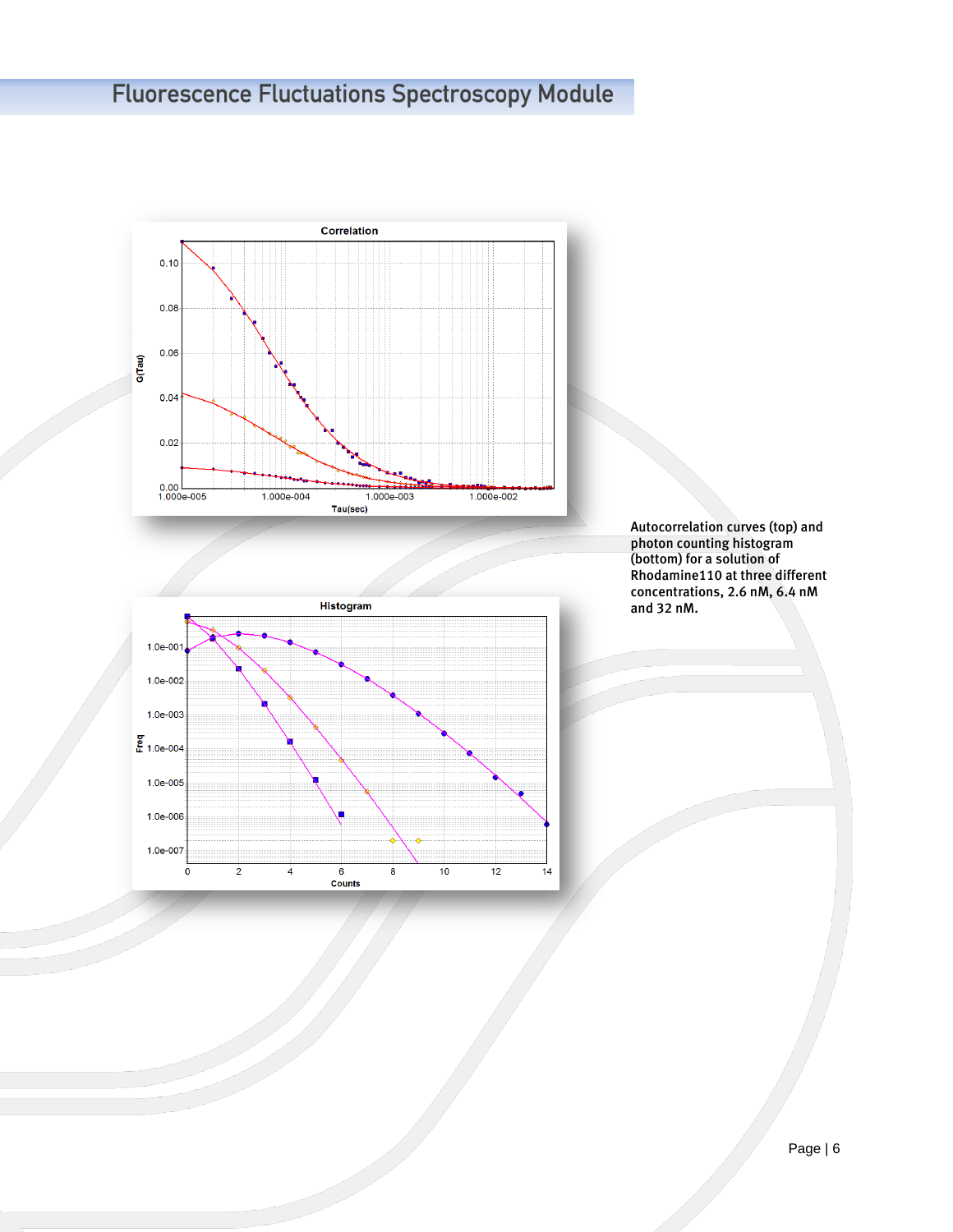### **FFS Data Acquisition**

| <b>Autocorrelation (FCS)</b>                                   | The FCS function gives the temporal correlation of the fluctuations                                                                                                                                  |
|----------------------------------------------------------------|------------------------------------------------------------------------------------------------------------------------------------------------------------------------------------------------------|
| Cross-correlation (FCCS)                                       | The FCCS function provides the temporal correlation of the fluctuations related to<br>events occurring simultaneously on two or three channels.                                                      |
| <b>Photon Counting Histogram (PCH)</b>                         | The PCH function plots the distribution of photon counts at the specified time<br>interval                                                                                                           |
| FFS measurement at target XYZ<br>locations in an image         | The user selects the XYZ locations by moving the cursor or entering the values in<br>the software. The laser beam moves sequentially to each location to acquire FFS<br>data that are then analyzed. |
| <b>FLCS, fluorescence lifetime</b><br>correlation spectroscopy | The user selects the XYZ locations by moving the cursor or entering the values in<br>the software. The laser beam moves sequentially to each location to acquire FFS<br>data that are then analyzed. |
| <b>Scanning FCS</b>                                            | The laser beam rotates on a circle with diameter 100-200 nm (user determined)<br>and FFS data are acquired at set angles. At each angle an FCS curve is<br>reconstructed.                            |

## FFS Data Analysis

| <b>Statistical function</b><br>utilized for FFS data<br>analysis | Single set and Global fitting models available in<br>the FFS module                                                                                                                                                         | Parameters determined by the FFS module                                                                                                                                              |  |
|------------------------------------------------------------------|-----------------------------------------------------------------------------------------------------------------------------------------------------------------------------------------------------------------------------|--------------------------------------------------------------------------------------------------------------------------------------------------------------------------------------|--|
| <b>Autocorrelation (FCS)</b>                                     | One or two species using:<br>2D- or 3D-Gaussian PSF<br>$\circ$                                                                                                                                                              | One or two species using:<br><b>Diffusion coefficient</b>                                                                                                                            |  |
| Cross-correlation<br>(FCCS)                                      | <b>3D-Gaussian-Lorentzian PSF</b><br>$\circ$<br>one-photon excitation<br>$\circ$<br>two-photon excitation<br>$\circ$<br>presence of flow<br>$\circ$<br>Global analysis fitting.                                             | Concentration<br>∩<br>Triplet state decay time constant<br>$\Omega$<br><b>Triplet function</b><br>$\circ$<br><b>Flow rate</b><br>$\bigcap$<br>Size of excitation volume<br>$\bigcap$ |  |
|                                                                  |                                                                                                                                                                                                                             |                                                                                                                                                                                      |  |
| <b>User Defined Equation</b>                                     | Up to 50 different user defined equations<br>kept in the panel list for user to choose.<br>Equation could include Sin, Cos,<br>Exponential, etc. Except the integral<br>unclosed form equation.<br>Global analysis fitting. | Up to 30 parameters allowed in<br>the equation.                                                                                                                                      |  |